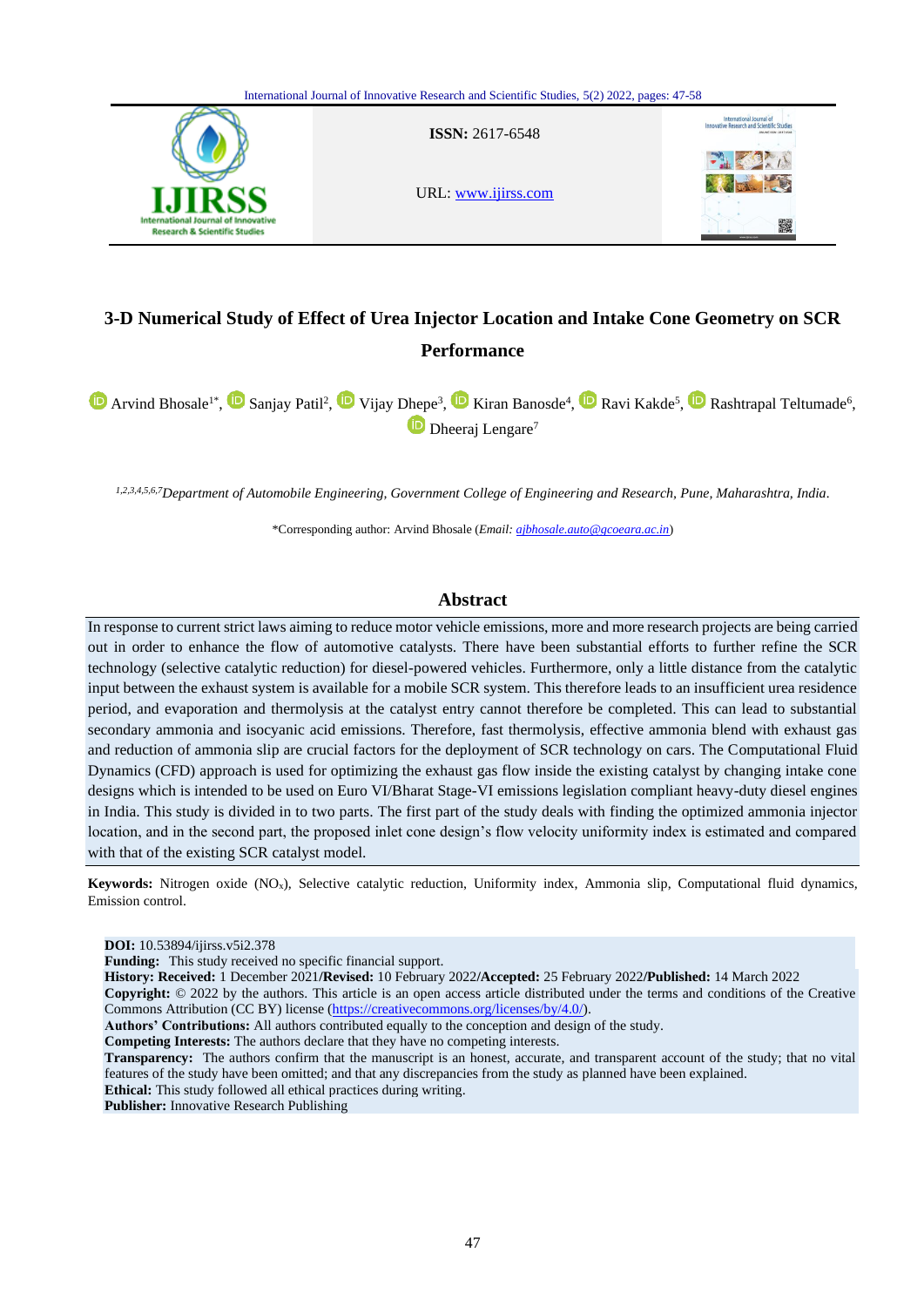### **1. Introduction**

With the rapid growth of automobiles on the road, many environmental issues such as pollution and smog formation are arising. To counter the problem, the world's first vehicle emission norms were enacted by the California Air Resource Board (CARB) in 1963 in Los Angeles. Later, most countries in the world followed the enactment of their own emission norms. From April 2020, the Government of India has implemented BS-VI norms for petrol and diesel vehicles nationwide.

Due to increased public awareness, environmental safety is one of the most popular research topics these days. Continuous efforts are being made to decrease pollution and create environmentally friendly procedures in order to attain this goal. The environmental pollution caused by marine diesel engine exhaust emissions, particularly nitrogen oxide  $(NO<sub>X</sub>)$ emissions, is severe  $[1, 2]$  $[1, 2]$ . In comparison to  $NQ<sub>x</sub>$ , the automobile Diesel engine produces a lot of carbon monoxide (CO), carbon dioxide (CO<sub>2</sub>), and hydrocarbon (HC) as exhaust emissions. The  $NO<sub>X</sub>$  emissions from a marine diesel engine, on the other hand, are more harmful [\[3\]](#page-10-2). As a result, several national and international organizations have implemented and enforced stringent  $NO<sub>X</sub>$  emission regulations in order to reduce ship exhaust emissions [\[4\]](#page-10-3). The International Maritime Organization (IMO) has implemented Tier III  $NO<sub>X</sub>$  emission regulations across North America, the West and East Coasts of the United States, and the Caribbean in 2016. In the future, it will be applied in the North Sea and the Baltic Sea. [\[5\]](#page-10-4). High pressure fuel injection and Exhaust Gas Recycling (EGR) systems are preferred for reduction of  $NO<sub>X</sub>$  emissions, but advanced and improvements are needed to tackle difficulties caused by poor engine performance and steadily growing stringent vehicle emission regulations [\[6\]](#page-10-5). "Exhaust gas treatment is the most practical and straightforward option. Due to its high  $NO<sub>X</sub>$  reduction effectiveness, cost-effectiveness, and better fuel economy, Selective Catalyst Reduction (SCR) is the most popular after-treatment method used to meet the latest  $NO<sub>x</sub>$  emission regulations [\[7\]](#page-10-6)".



Schematic layout of SCR system.

<span id="page-1-0"></span>[Figure 1](#page-1-0) shows the schematic layout of SCR system, injector inject the control quality of water/urea solution at inlet of SCR. This solution turn into ammonia (NH3) and react with  $NO<sub>X</sub>$  in flue gas and produce water drops and Nitrogen gas as follow,

$$
NO+NO2+2NH3 \longrightarrow 2N2+3H2O
$$
 (1)

The SCR system is capable of reducing about 90% of  $NO<sub>X</sub>[8]$  $NO<sub>X</sub>[8]$  but there are a few issues with the SCR system, like improper urea water solution (UWS), ammonia slip, UWS and exhaust gas moisture etc. [\[9\]](#page-11-1). Injection of UWS is (32.5 percent urea) into exhaust gas  $[10, 11]$  $[10, 11]$ . "If ammonia is abundant in comparison to  $NO<sub>X</sub>$  at the vicinity of the SCR catalyst, there will be un-reacted ammonia in the exhaust gas after the catalyst. This causes ammonia slip and is undesirable from an environmental standpoint. If this happens, urea injection should be optimised in terms of geometry and operating circumstances early in design process [\[12\]](#page-11-4)".

The performance of SCR system depends on many parameters, including the position of urea injector, inlet cone design, temperature of exhaust gas, quality of urea flue gas mixture etc. The position of a urea injector influences the effectiveness of the urea-water SCR system by quick ammonia mixing, evaporation and heat drifting. The optimized distances between the urea injector and the ammonia entrance significantly increases the uniformity of ammonia [\[13\]](#page-11-5). Due to improper injection, urea or its by product is deposited on the inner surface of the SCR and it leads to increased back pressure [\[14\]](#page-11-6). When temperature is above 200 $^{\circ}$ C, NH<sub>3</sub> decomposes completely and it will improve NO<sub>X</sub> conversion efficiency [\[15\]](#page-11-7).

With the detailed examination of past investigations, it is crucial that urea be completely converted into ammonia for optimum  $NO<sub>X</sub>$  reduction by adequate thermolysis and hydrolysis of urea. However, a small distance between urea injection and the catalyst entry is possible with the mobile SCR system. This leads to a degradation of ammonia and HNCO that causes a considerable loss of performance and deposition of urea. Therefore, in terms of its place at an early stage of design, urea injection should be optimized. Uniform flow distribution at the entrance of the monolith structure plays a major role in the complete conversion of  $N_{\alpha}$ . This depends upon the intake cone geometry of the catalyst. In this paper, changes in flow uniformity in axi-symmetric catalysts due to different intake cone designs are explored in depth. In the first part of the study, the injector location for improving conversion efficiency was analysed, and the second part of the study focused on optimizing the intake cone geometry for increasing velocity uniformity index.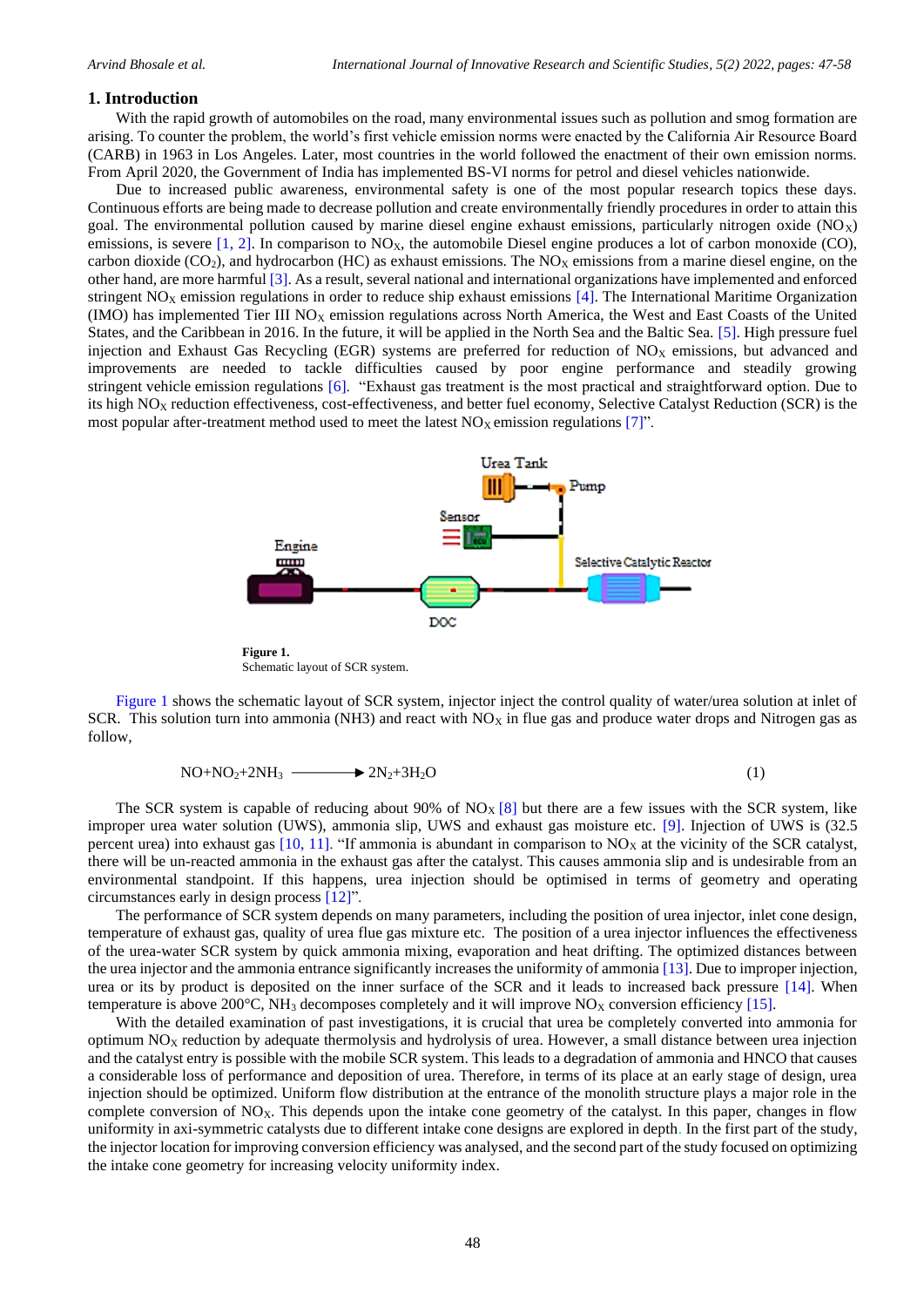### **2. Review of Recent Work**

To improve the performance of various experimental and numerical studies have been performed by researchers[. Mehdi,](#page-11-8)  [et al. \[16\]](#page-11-8) developed a computational model to investigate the interaction of urea droplets with exhaust gas and its impacts. It shows the uniformity of flow velocity, uniformity of ammonia distribution in the catalyst, and temperature distribution are among the performance parameters. Flow maldistribution at the catalyst's front face causes bigger ageing effects in these zones, resulting in worse overall species conversion efficiency. [Lu, et al. \[17\]](#page-11-9) proposed a new mixer design for diesel engines. It was observed that by employing this mixer, urea droplets fully mixed with flue gas and increased NOX conversion efficiency, with velocity uniformity index and ammonia uniformity index of 0.98 and 0.95, respectively. [Budziankou, et al.](#page-11-10)  [\[18\]](#page-11-10) studied the impact of urea droplets on the wall of the exhaust pipe and the formation of liquid film experimentally on an engine test bench. The liquid film formation is observed by IR thermography. This liquid film is responsible for creating the back pressure, which ultimately reduces the engine efficiency. Similar results were recorded by [Qian, et al. \[19\]](#page-11-11). Hence, a proper urea injection system is important. [Jain, et al. \[20\]](#page-11-12) performed the numerical analysis and observed that the injection angle had a key impact on urea decomposition. [Chen, et al. \[21\]](#page-11-13) performed experimental and numerical analysis to reduce the urea deposits formation. Studies show that liquid film formation can be reduced by proper urea injection pressure, injection angle, and injecting the urea with high turbulence intensity. [Chen and Williams \[22\]](#page-11-14) used CFD-based intake cone design to optimise flow distribution. The flow distribution of the catalytic converter across the substrate should be uniform, because it provides more surface area for chemical reactions. [Figure 2](#page-2-0) depicts a substrate whose face was eroded as a result of non-uniform exhaust flow. The regular flow distribution also influences the durability of the substrate and support mat [\[23\]](#page-11-15).



**Figure 2.** Substrate erosion caused by non-uniform flow [\[23\]](#page-11-15).

<span id="page-2-0"></span>Experimental optimization of catalytic converter design parameters is extremely expensive and time-consuming. Several prototypes need to be built for experimental testing with various geometry during the design phase. Geometric variations have a huge impact on the flow inside a catalytic converter. These models must be extremely accurate. The stereo-lithographic production of CAD data plastic models has proven to be a precise approach and an effective tool for internal flow device testing, but it's a time-consuming and expensive method. As a result, using a CFD approach to design catalytic converters is more viable [\[24\]](#page-11-16). Hence, in order to study the effect of injector location and inlet cone geometry on SCR performance the CFD approach is adopted. 3D SCR CAD model is created on SolidWorks software and imported in ANSYS Fluent for further analysis.

### **3. Methodology**

As discussed in the previous section, this work consists of two different types of analysis. In the first part of the study, the injector location for improving the conversion efficiency was analysed. While in the second part of the study is focused on optimizing the intake cone geometry for increasing velocity uniformity index.

#### *3.1. Part 1. Injector Location*

Initially, in this exhaust pipe system, the injector location was proposed at first bend. But at the bend location the installation of injector is very difficult and also the non-uniform flow distribution and formation of eddies may occur in that vicinity. That may cause high energy loss and mal-distribution of urea which will result in less conversion efficiency. So, to find out optimized position of urea injector, exhaust pipe flow simulations were performed at four different operating load conditions of engine. This is because convergence can be hard to achieve if all options, such as second-order numerical schemes, had to be employed from the beginning of the simulation.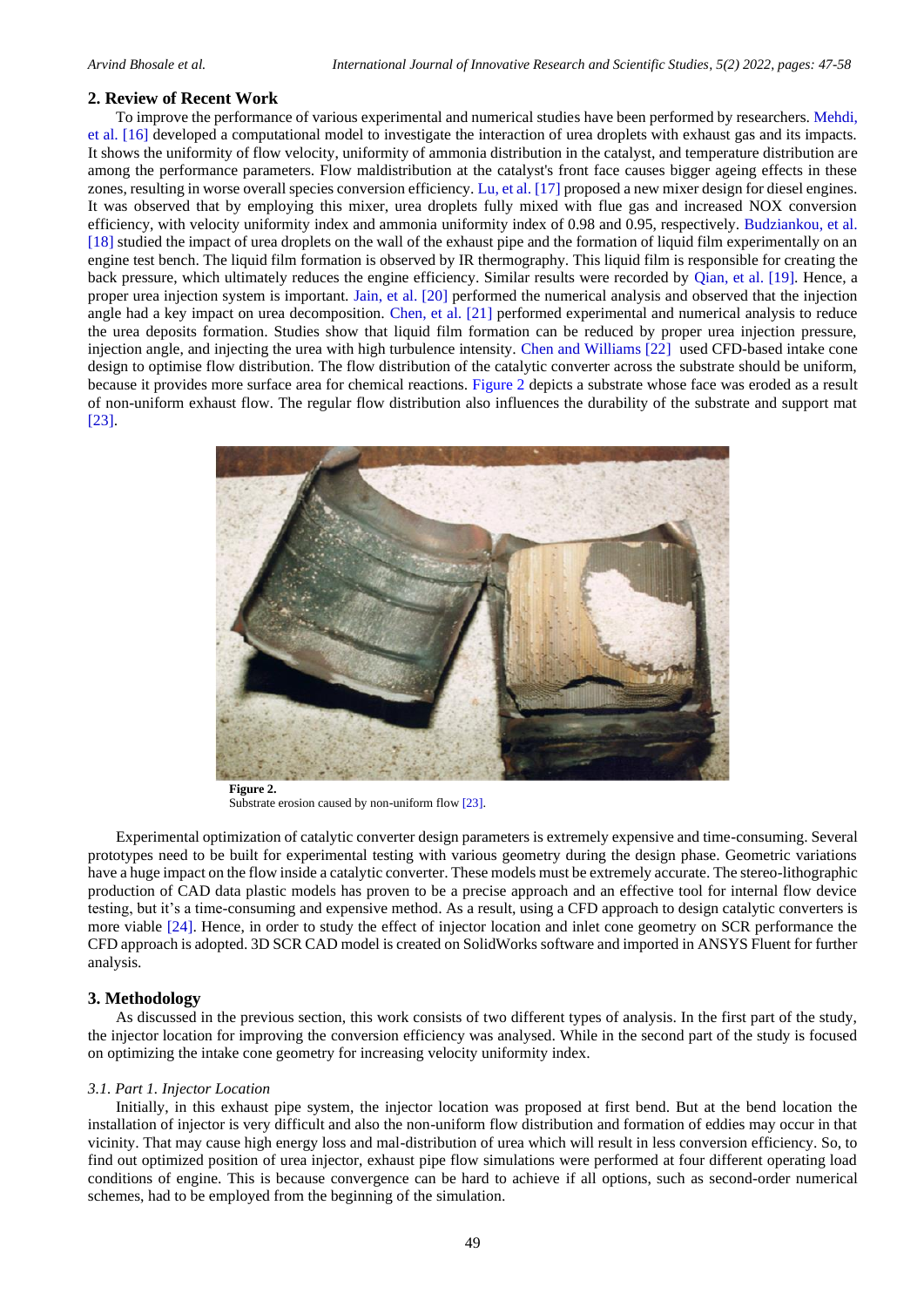### *3.1.1. Geometry and Mesh Generation*

The models used for optimizations are created in the CAD package and the computational model is created in CFD. The volume mesh consists of tetrahedral elements. 5 prism layers of 1 mm thickness are utilised along the walls of the pipe to enhance accuracy in border layers, as shown in the [Figure 3.](#page-3-0) Grid dependent study was done to see the effect of mesh size and element size were found to be 2mm effective.



**Figure 3.** Exhaust pipe meshing.

#### <span id="page-3-0"></span>*3.1.2. Boundary Conditions*

The inlet plane of the CFD domain was defined as an 'inlet boundary' with a uniform axial velocity prescribed corresponding to the actual mass flow rate in each flow condition. For the first case A, the inlet velocity is taken as 82.78 m/s at 1400rpm which was measured on test bed for particular engine. At the exterior walls of the exhaust pipe heat transfer due to thermal conduction and convection was taken into account. The material considered for the conduction was steel with thermal conductivity of 16.27 W/mK. Convection was taken into account by heat transfer coefficient of 7.9 W/m2K.

#### *3.2. Part 2. Intake Cone Design*

Intake cone geometry and design are the main factors that determine how uniformly exhaust gas flow is distributed throughout the substrate of the catalyst. As a result, the catalytic converter's conversion efficiency is determined by the intake cone design. In other words, the intake cone geometry determines the catalytic converter's emission conversion performance. The Computational Fluid Dynamics (CFD) method is used to predict and optimize the flow distribution of a SCR catalyst. The current model is used to investigate flow distribution.

### *3.2.1. Uniformity Index Calculation*

In order to examine the effect of flow distribution over the substrate, velocity contour plot is considered at three different sections for the given model. The uniformity index  $(y)$ , is calculated for three different sections as follows:

$$
\gamma = 1 - \frac{A_i}{2A} \cdot n \left[ \left| \frac{u}{\overline{u}} - 1 \right| \right] \tag{2}
$$

Where, u is the local velocity;  $\bar{u}$  is the mean gas flow velocity of the cross section; N is the total number of cells; A is the cross-section area of substrate; Ai is the flow area of cell "i" and "i" one of the "nth" cells.

### *3.2.2. Flow Uniformity Acceptance Criterion*

The volume of SCR substrate must be at least 90% of the engine swept volume to achieve excellent emission conversion efficiency irrespective of precious metal loading. Intake cone design for SCR system will be accepted as successful if only acceptance criterions applied in major automotive manufacturers are satisfied. The uniformity index should be  $\gamma \geq 0.94$ .

### *3.2.3. Geometry and Mesh Generation*

For simulation a commercially available catalytic converter with circular cross section was modelled and mesh was generated. The specification of the substrate and coating are listed in [Table 1.](#page-4-0) The volume mesh consists of 774048 non uniform hexahedral cells. The mesh is exported in the CFD package and the skewness and other mesh quality criteria were checked using check mesh utility. The computational meshed model is shown in [Figure 4.](#page-4-1)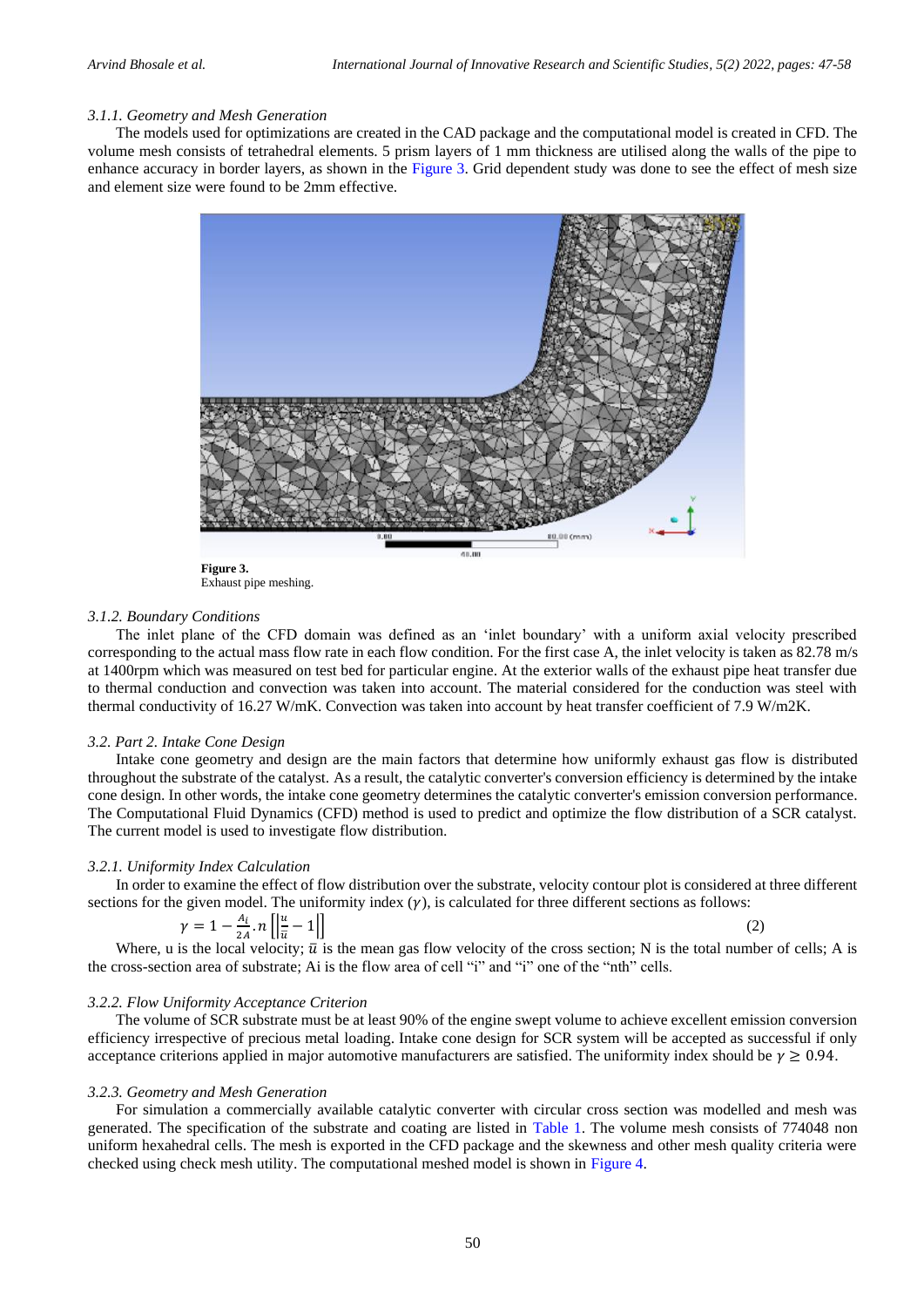#### <span id="page-4-0"></span>**Table 1.** Substrate specifications.

| Dubstrate specifications. |                 |        |                     |                       |         |  |  |
|---------------------------|-----------------|--------|---------------------|-----------------------|---------|--|--|
| <b>Material</b>           | <b>Diameter</b> | Length | <b>Cell density</b> | <b>Wall thickness</b> | Coating |  |  |
| Cordierite                |                 | 722    | 400cpsi             | mil                   | $V_2O$  |  |  |

**Note:**" means inch (British imperial dimension).



Existing SCR meshed model.

# <span id="page-4-1"></span>*3.2.4. Proposed Intake Cone Geometry*

The CAD model for four different cones are created in CAD Package as shown in [Figure 5.](#page-4-2) The volume mesh consists of non-uniform tetrahedral cells for all the four cones. Porous medium flow resistance formulae were input to the model for the prediction of velocity distribution across the catalyst monolith. The mesh containing 6.77"\*12", 400cpsi unwashcoated substrate was modeled and cell density was kept 14400.



Proposed inlet cone geometry design.

<span id="page-4-2"></span>As seen in [Figure 5](#page-4-2) above, in the intake cone design 1, the intake cone shape was made divergent with little downward offset. In the intake cone design 2, to create swirl motion, the intake pipe was twisted and the intake cone shape was kept divergent. In intake cone design 3, the catalyst diameter was increased at the inlet section along with the cone length. In the intake cone design 4, the pipe was bent downward to create a downward offset and the intake cone length was increased.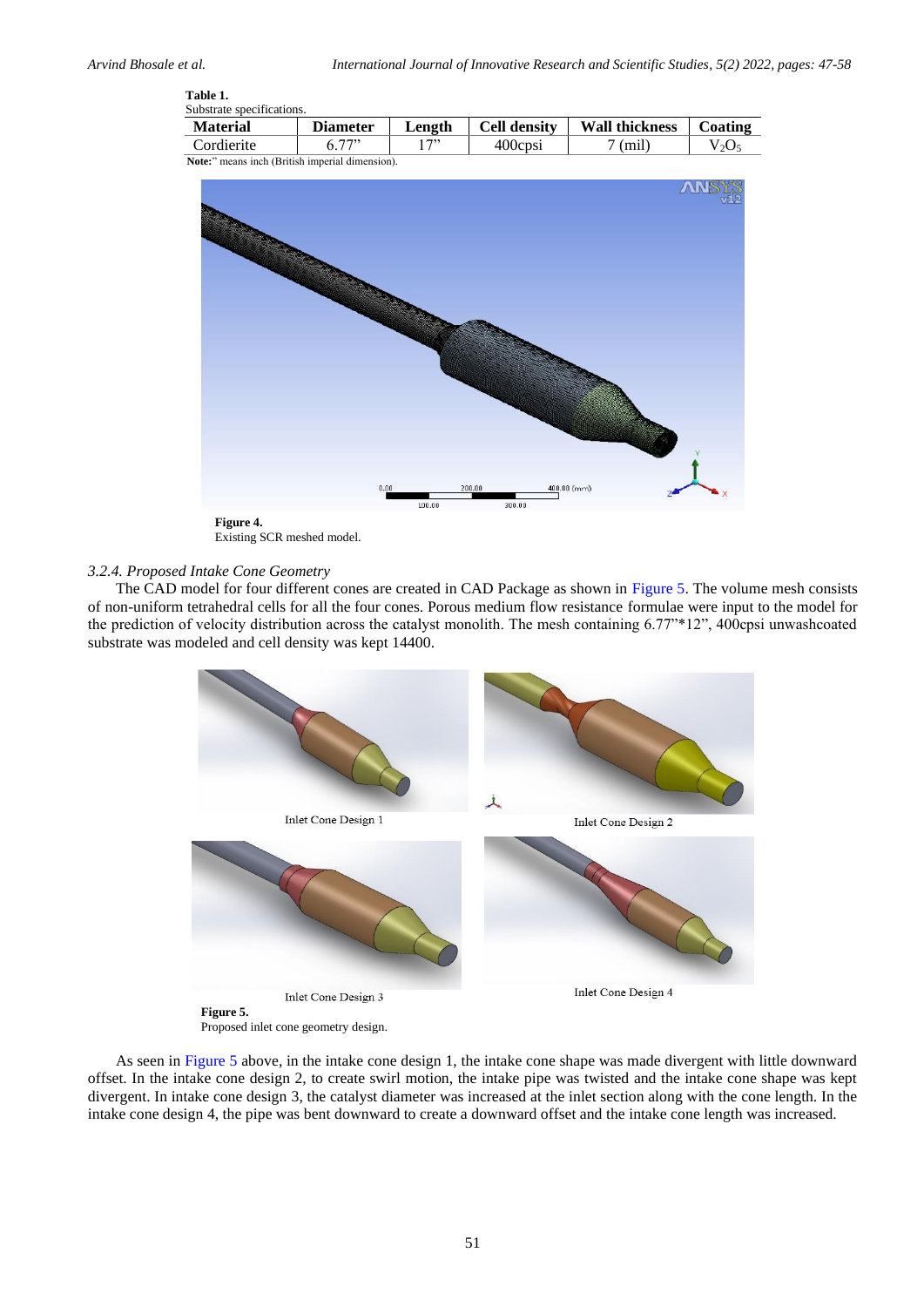L,

 $\overline{\phantom{0}}$ 

| EXHAUSE CONDITIONS OF DIESCLI CHEMIC TOP UNTERCITE FORMING CASES. |                       |                                                 |                                              |                                                             |  |  |
|-------------------------------------------------------------------|-----------------------|-------------------------------------------------|----------------------------------------------|-------------------------------------------------------------|--|--|
| Lading<br>Case                                                    | <b>Speed</b><br>(rpm) | <b>Inlet Velocity of</b><br>Exhaust Gas $(m/s)$ | <b>Outlet condition</b><br>(Pressure outlet) | <b>Temperature of exhaust</b><br>gas at inlet $(^{\circ}C)$ |  |  |
| А                                                                 | 1400                  | 82.78                                           | Const.                                       | 480                                                         |  |  |
| B                                                                 | 1730                  | 48.70                                           | Const.                                       | 350                                                         |  |  |
|                                                                   | 1730                  | 66.99                                           | Const.                                       | 400                                                         |  |  |
|                                                                   | 2060                  | 76.59                                           | Const.                                       | 375                                                         |  |  |
|                                                                   |                       |                                                 |                                              |                                                             |  |  |

<span id="page-5-0"></span>**Table 2.**  Exhaust conditions of diesel engine for different loading cases.

# *3.2.5. Boundary Conditions*

<span id="page-5-1"></span>For CFD simulations inlet boundary conditions, an engine test bench experiment data was chosen. Four different operating conditions (load cases) are considered for simulations as given in [Table 2](#page-5-0) and remaining boundary conditions considered for CFD analysis are as shown in [Table 3.](#page-5-1)

| .<br>۰,<br>×<br>۰.<br>۰.<br>$\sim$<br>× |
|-----------------------------------------|
|-----------------------------------------|

| Boundary conditions.                                                    |                                                           |  |
|-------------------------------------------------------------------------|-----------------------------------------------------------|--|
| <b>Parameter</b>                                                        | <b>Setup for Existing Model and Proposed Cone Design</b>  |  |
| <b>Inlet Conditions</b>                                                 | As mentioned in Table 2.                                  |  |
| <b>Outlet Conditions</b>                                                | Pressure outlet                                           |  |
| <b>Flow Properties</b>                                                  | 3D, Steady state, turbulent                               |  |
| <b>Fluid Properties</b>                                                 | Nitrogen, incompressible                                  |  |
| Turbulence model                                                        | Standard k-e model                                        |  |
| Porous medium coefficients                                              | $V_R^*$ =2.566e7 [1/m <sup>2</sup> ], $I_R^*$ =3.67 [1/m] |  |
| Fluid boundaries                                                        | No slip wall                                              |  |
| Porous material boundaries                                              | Slip wall                                                 |  |
| Turbulent intensity                                                     | Inlet = $10\%$ Outlet = $5\%$                             |  |
| Mesh type and mesh number                                               | Hexahedral, 774048                                        |  |
| $\mathbf{M}$ , while $\mathbf{M}$ , and $\mathbf{M}$ , and $\mathbf{M}$ |                                                           |  |

**Note:** \*-Manufacturers defined values

# **4. Results and Discussion**

The effect of inlet injector location and inlet cone geometry of SCR performance is discussed in following subsections.

### *4.1. Effect of Injector Location*

The estimated flow fields are displayed in various sections of the current pipe. The velocity contour for load case A is shown in [Figure 6](#page-5-2) in the x-direction at a symmetric cross-section parallel with the inlet flow direction. For the case A, the flow separation occurs at the bends which result in high energy loss. Flow separation is highly undesirable because it will lead to improper mixing of UWS with exhaust gas. After the bend section of pipe, the flow is getting more uniform as the flow advances in x-direction.



Velocity contour of exhaust gas.

<span id="page-5-2"></span>CFD plots are taken upstream of monolith entrance at 5.5, 14.5 and 24 (termed 5.5D, 14.5D and 24D respectively) times exhaust pipe diameter to visualize the velocity contour in more detail. The CFD plot for case A, at 5.5D, 14.5D and 24D are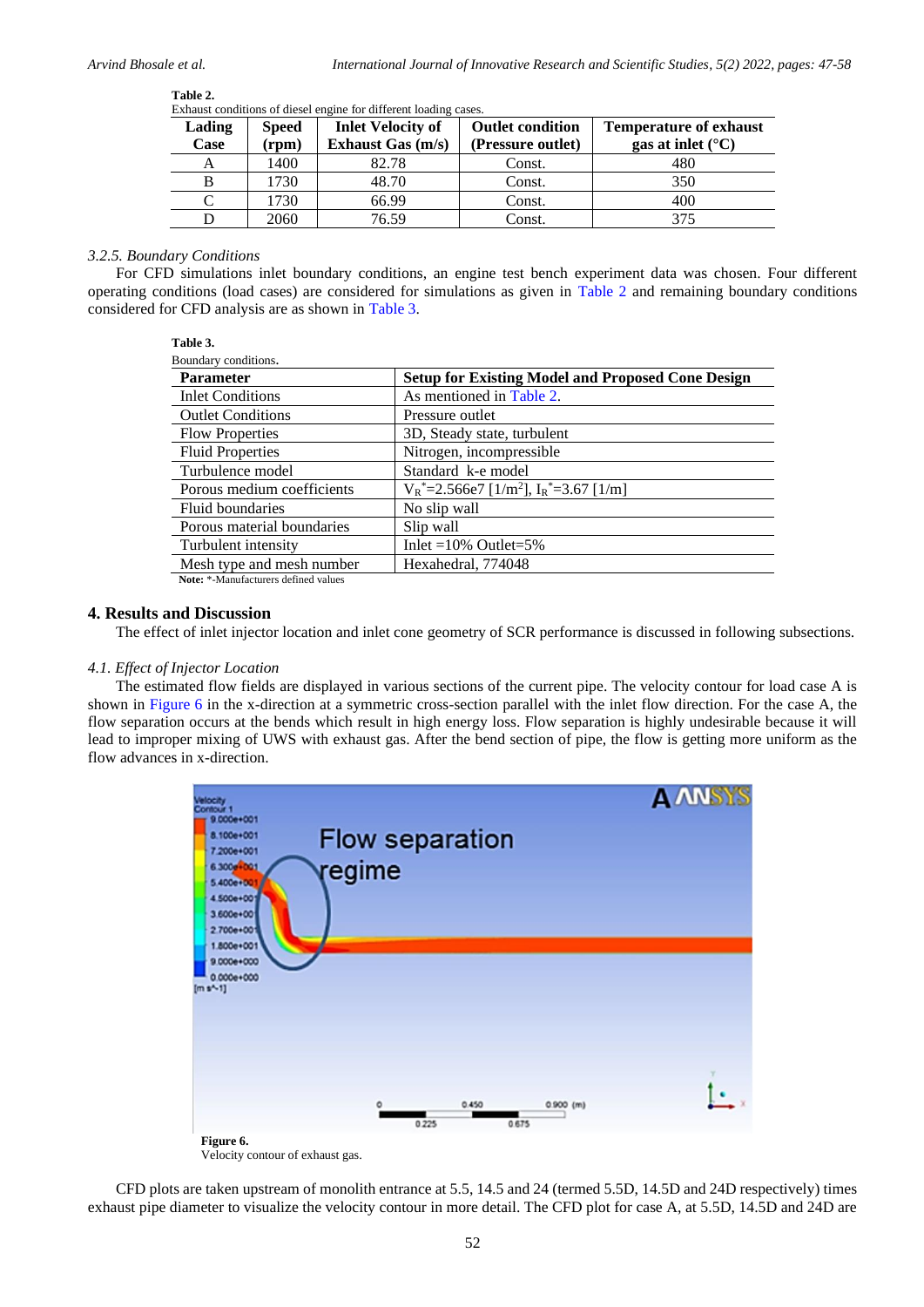shown in the [Table 4.](#page-6-0) As the flow advances toward the outlet, it gets fully developed which will help for better atomization of urea droplet and uniform mixing with exhaust gas. The position of the UWS injector is between 5.5D and 14.5D to achieve improved mixing and evaporation with the exhaust gas. However, it may be seen that more than 14.5D upstream injector position shows a small improvement in ammonia concentration uniformity.

When the distance between the injector and the monolith exceeds certain criteria, the majority of the urea droplets have evaporated and are fully mixed up before the SCR catalyst. These facts demonstrate that increasing the distance between the injector and the SCR catalyst over 14.5D of the exhaust pipe diameter upstream in the study is pointless.

<span id="page-6-0"></span>

### *4.2. Effect of Inlet Cone Geometry*

CFD Simulations were performed for four different operating conditions (as pe[r Table 3\)](#page-5-1) on four different inlet geometry designs along with existing SCR model to find out the uniformity of gas velocity  $(\gamma)$  at entrance and inside the monolith and pressure drop across the monolith were studied.

### *4.2.1. Existing SCR Catalyst Model*

The flow in the catalyst is determined by geometric configuration and the flow resistance characteristic of the substrate. The velocity contour map for existing SCR model for case B, in the x-direction at a symmetric cross-section parallel to the direction of the inlet flow is shown in [Figure 7.](#page-7-0)

The velocity of exhaust gas flow from upstream to downstream in the centre of the pipe has been shown to be quite unequal. The velocity at the centre of the exhaust pipe is high. When the flow enters the porous zone, it aligns with the channel direction. At the entrance of the porous zone, the uniformity of flow is low. At the end of the Intake Cone, a recirculation zone is formed, which is highly undesirable. Near the wall, substrate velocity is very low, which reduces the uniformity of flow. The uniformity index of velocity for existing model was calculated as 0.84 at middle portion of catalyst.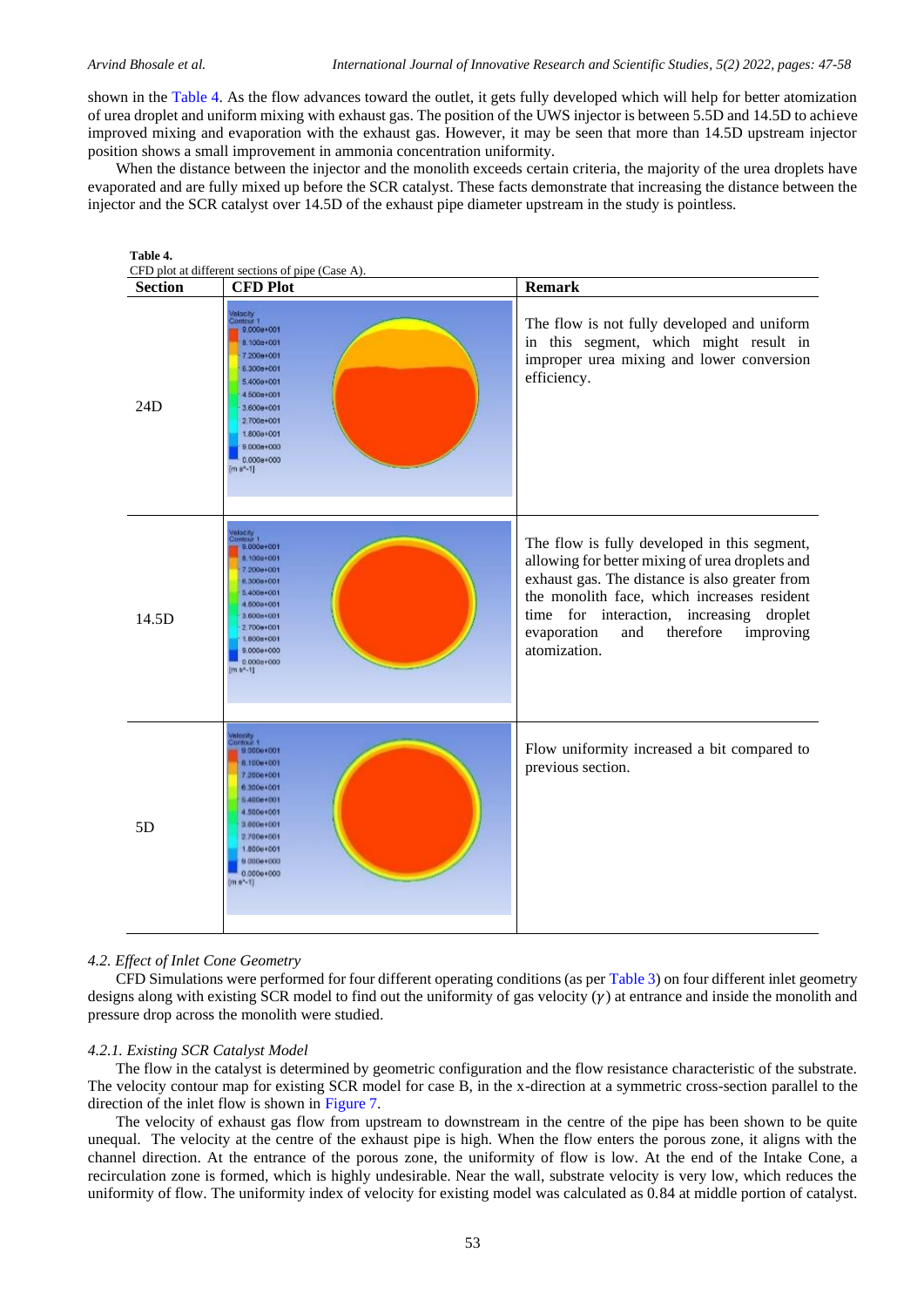The existing model was also tested on the test bed for  $NO<sub>X</sub>$  conversion efficiency as shown above in [Figure 8.](#page-7-1) The NOx conversion efficiency was found 80.82%. Pre-SCR Cat NO<sub>X</sub> reading was 9.746 gm/kW.hr and Post Cat it was 1.869 gm/kW.hr.



Velocity contour for existing SCR model.

<span id="page-7-0"></span>

**Figure 8.** SCR experimental set up.

### <span id="page-7-1"></span>*4.2.2. Intake Cone Design 1*

The contours of the velocity for intake cone design model 1 is shown in [Figure 9.](#page-8-0) It is seen that, the flow velocity at the centre of the pipe is high. When the flow enters the porous zone, it aligns with channel direction. At the entrance of porous zone flow velocity slightly reduces and after entering into porous zone it decreases along the length of catalyst. As the cone is eccentric to the axis of substrate, the flow deviates to the only one side, which is giving non uniform velocity distribution.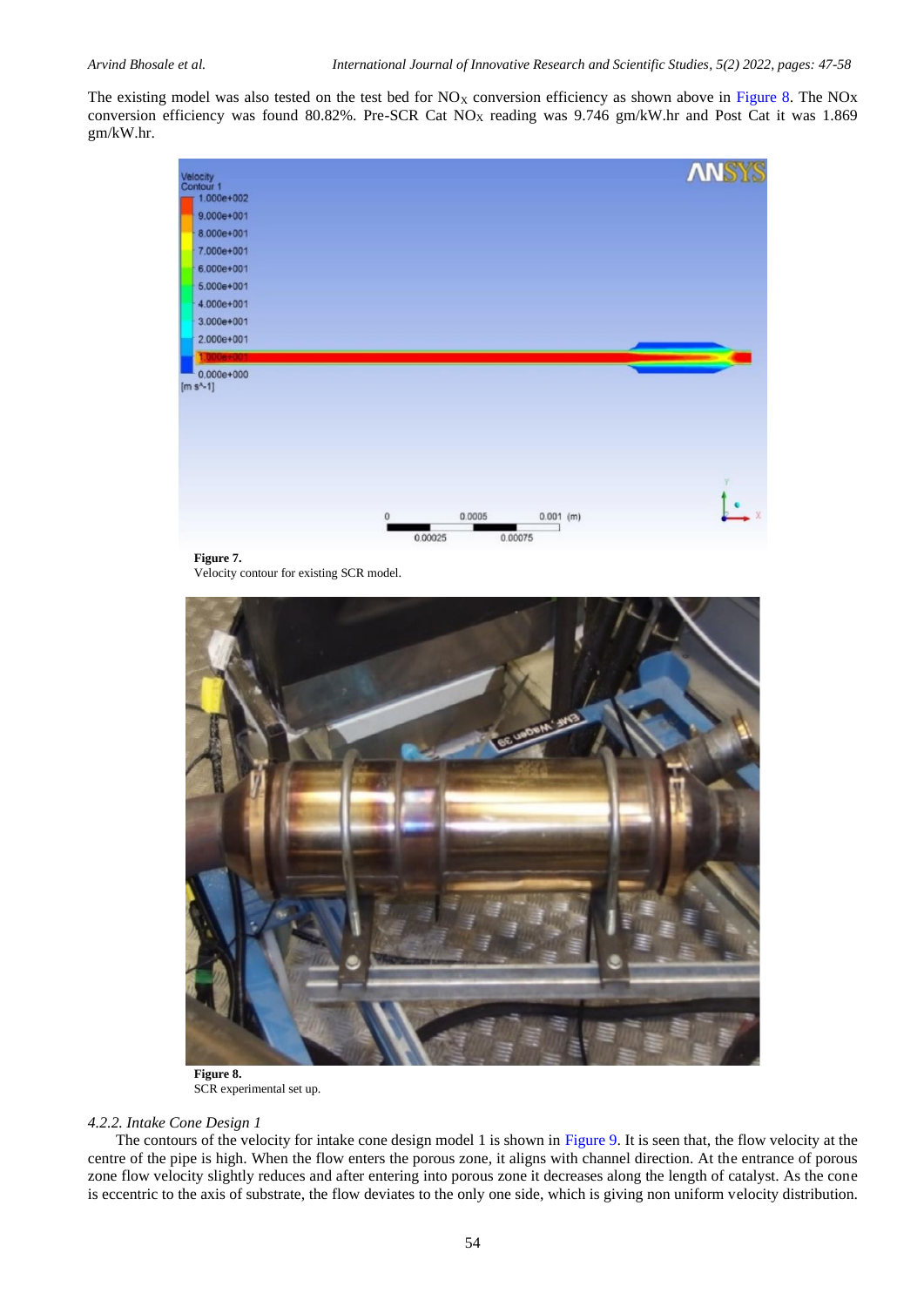In the intake cone end, recirculation zone are formed downward side of intake cone, which is highly undesirable. Near the wall of substrate velocity is very low and which reduces the uniformity of flow.



<span id="page-8-0"></span>**Figure 9.**

Velocity contour for cone design 1.

### *4.2.3. Intake Cone Design 2*

For the intake cone 2 as shown in [Figure 10,](#page-8-1) velocity is very higher at the centre of the substrate, which results in nonuniform distribution of flow. As the flow enters in porous zone, it aligns with the channel direction and flows with maximum velocity at centre of substrate. The flow is separated at the wall of cone and forms small recirculation zones. The flow uniformity increases slightly at centre compared to first intake cone.

<span id="page-8-1"></span>

 **Figure 10.** Velocity contour for cone design 2.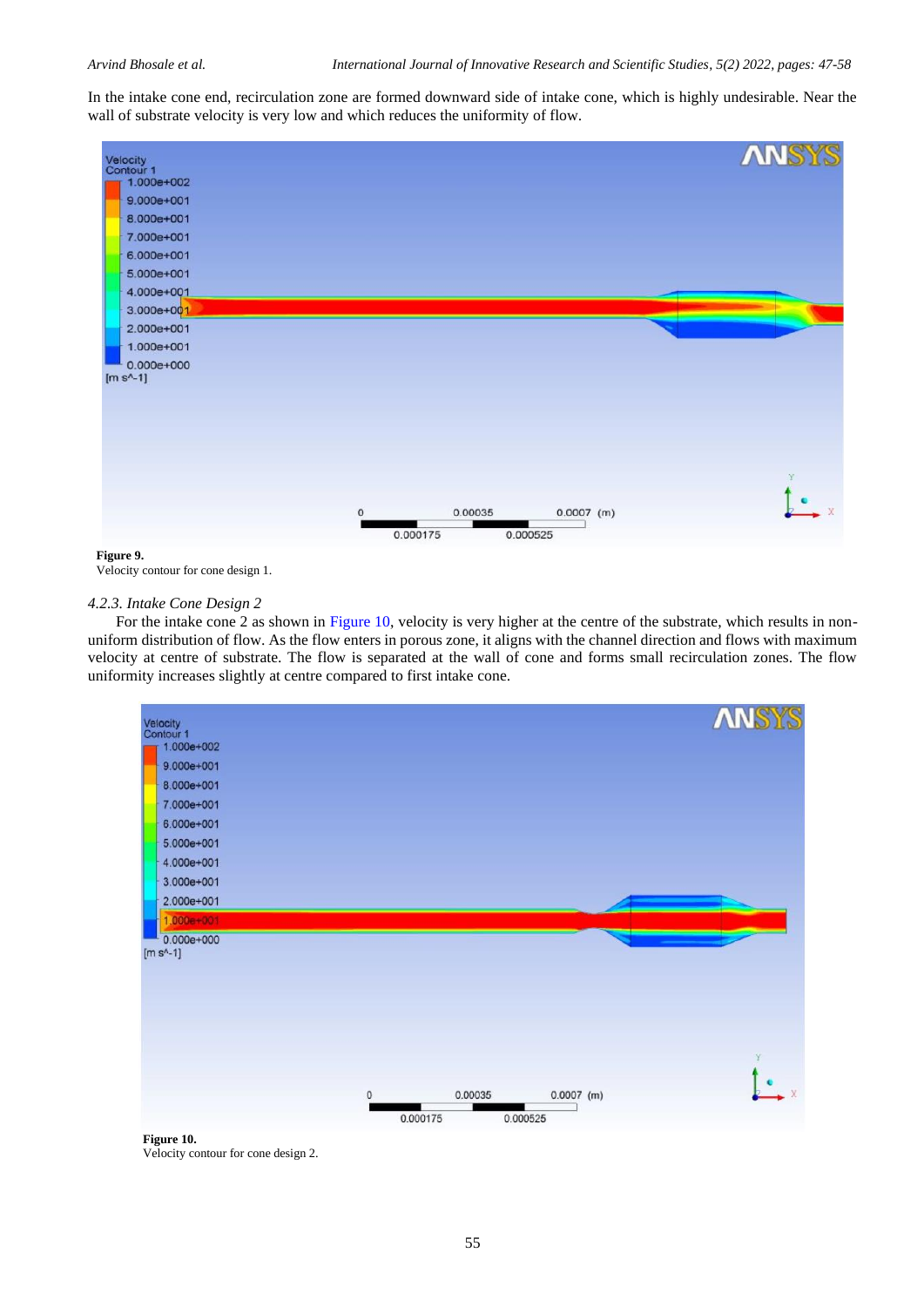## *4.2.4. Intake Cone Design 3*

For intake cone 3 [Figure 11,](#page-9-0) the flow is more uniform because of the greater entrance angle inside the catalyst. In addition to the slight velocity reduction at the cone wall, the flow spreads evenly along the length of the substrate.



Velocity contour for cone design 3.

### <span id="page-9-0"></span>*4.2.5 Intake Cone Design 4*

For intake cone 4 [Figure 12,](#page-9-1) the flow is uniformly spread all over the substrate as it enters. The small flow separation takes place at the start of the cone wall, which reduces as the flow advances. The uniformity of flow is constant throughout the substrate. Higher flow uniformity was observed in this intake cone design.





### <span id="page-9-1"></span>*4.2.6. Velocity Uniformity Index*

The velocity uniformity index and exhaust gas mixture in the axial direction at the catalyst inlet has a direct impact on catalyst conversion efficiency and utilization rate. The [Figure 13](#page-10-7) shows velocity contours for existing SCR model and proposed intake cone design 4 at middle of catalyst. The flow velocity uniformity index for existing SCR model and proposed intake cone design 4 were calculated as 0.84 and 0.96 respectively.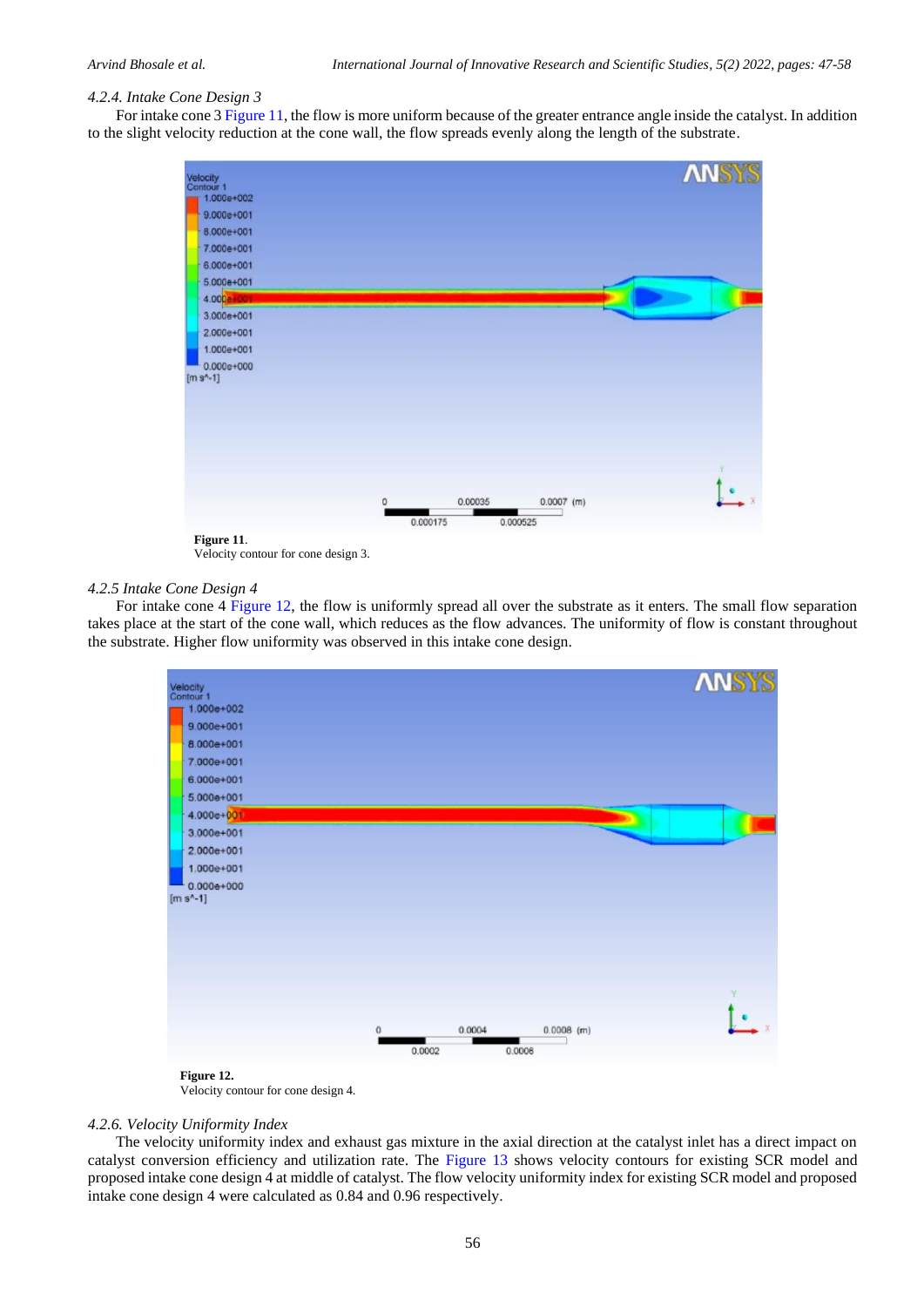

Flow velocity contour maps at mid-section of the catalyst (a) existing SCR model, (b) Intake Cone design 4.

# <span id="page-10-7"></span>**5. Limitations of the Study**

In this study, the CFD analysis is carried out considering ideal conditions. Because of the numerous simplifications and approximations employed in numerical simulations, there are several possible causes of inaccuracy. CFD simulations are prone to convergence problems and require an extremely fine mesh. The proposed intake cone geometry design can also lead to develop any other problems related to manufacturing and fabrication. As mentioned in earlier sections, the experimental analysis of catalytic converters is costly and time-consuming, hence proposed cone designs are not validated by experimental analysis.

# **6. Conclusion and Future Work**

In this study, three-dimensional numerical modelling and flow simulation have been performed for the design optimisation of the SCR catalyst system in heavy duty diesel vehicle applications to find the optimum injector location, flow distribution inside the catalyst and other design parameters. The top results are listed below.

- i. When the injector is located between 5.5 and 14.5 times exhaust pipe diameter (D) upstream, the flow uniformity increases due to uniform flow distribution in the pipe.
- ii. To accomplish the maximum conversion efficiency, the exhaust gas flow in the exhaust pipe and the frontal part of the substrate must be uniform. The key parameter that decides the flow uniformity in the substrate is the intake cone design of the catalyst. The exhaust flow uniformity was increased by optimizing the intake cone design step by step, and finally, the intake cone was accepted as the best one.
- iii. CFD predictions showed that the uniformity index of the proposed intake cone design 4 is 14.28% more as compared to the base model.

This work can be extended by including the analysis of the effects of injection pressure, number of injector holes, injector angle and direction of injection in the SCR system. Also, by adding honeycomb like flow straighteners in the exhaust pipe, the flow uniformity can be further improved. Further flow distribution analysis can be done by changing the parameters of honeycomb flow straighteners.

### **References**

- <span id="page-10-0"></span>[1] C. Zhang, C. Sun, M. Wu, and K. Lu, "Optimisation design of SCR mixer for improving deposit performance at low temperatures," *Fuel,* vol. 237, pp. 465-474, 2019.Available at: https://doi.org/10.1016/j.fuel.2018.10.025.
- <span id="page-10-1"></span>[2] W. Chen, F. Hu, L. Qin, J. Han, B. Zhao, Y. Tu, and F. Yu, "Mechanism and performance of the SCR of NO with NH3 over sulfated sintered Ore satalyst," *Catalysts,* vol. 90, p. 90, 2019.Available at: https://doi.org/10.3390/catal9010090.
- <span id="page-10-2"></span>[3] N. Hu, P. Zhou, and J. Yang, "Reducing emissions by optimising the fuel injector match with the combustion chamber geometry for a marine medium-speed diesel engine," *Transportation Research Part D: Transport and Environment,* vol. 53, pp. 1-16, 2017.Available at: https://doi.org/10.1016/j.trd.2017.03.024.
- <span id="page-10-3"></span>[4] International Maritime Organization, *Annex VI of MARPOL 73/78, regulations for the prevention of 418 air pollution from ships and NOX technical code*. London, UK: International Maritime Organization, 2008.
- <span id="page-10-4"></span>[5] Y. Gu and S. W. Wallace, "Scrubber: A potentially overestimated compliance method for the emission control areas: The importance of involving a ship's sailing pattern in the evaluation," *Transportation Research Part D: Transport and Environment,*  vol. 55, pp. 51-66, 2017.Available at: https://doi.org/10.1016/j.trd.2017.06.024.
- <span id="page-10-5"></span>[6] G. Zamboni, S. Moggia, and M. Capobianco, "Hybrid EGR and turbocharging systems control for low NOX and fuel consumption in an automotive diesel engine," *Applied Energy,* vol. 165, pp. 839-848, 2016.Available at: https://doi.org/10.1016/j.apenergy.2015.12.117.
- <span id="page-10-6"></span>[7] I. Nova and E. Tronconi, *Urea-SCR technology for deNOx after treatment of diesel exhausts*. New York, USA: Springer, 2014.